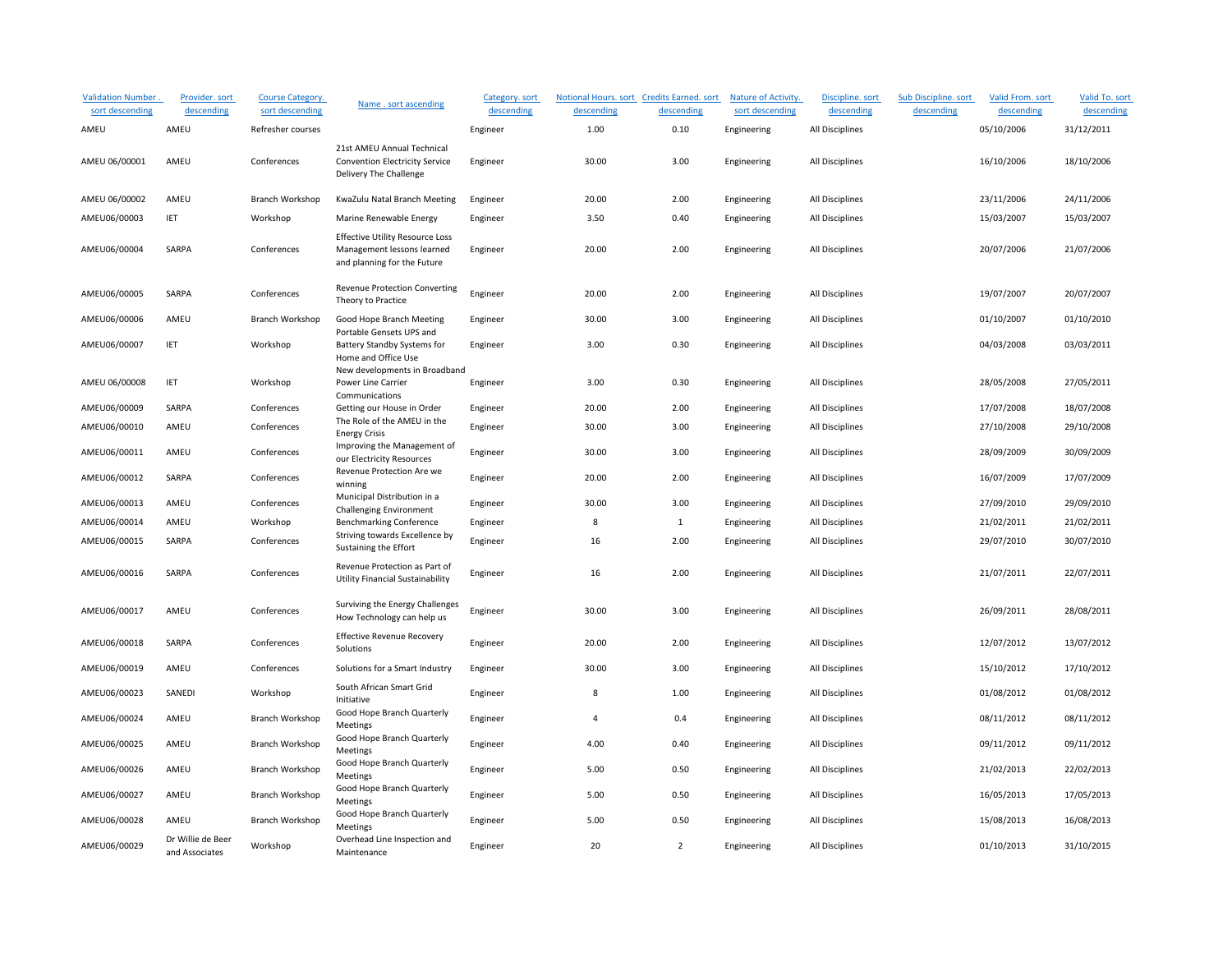| AMEU06/00030 | AMEU                                | Conferences            | Supporting SA Infrastructure and<br>Service Delivery Objectives                                          | Engineer | 30.00 | 3.00           | Engineering | All Disciplines | 06/10/2013 | 09/10/2013 |
|--------------|-------------------------------------|------------------------|----------------------------------------------------------------------------------------------------------|----------|-------|----------------|-------------|-----------------|------------|------------|
| AMEU06/00031 | SAIPPA                              | Workshop               | The current challenges of<br>licencing IPP Generation                                                    | Engineer | 4.00  | 0.40           | Engineering | All Disciplines | 20/11/2013 | 20/11/2013 |
| AMEU06/00032 | AMEU                                | Branch Workshop        | Good Hope Branch Quarterly<br>Meetings                                                                   | Engineer | 3.00  | 0.30           | Engineering | All Disciplines | 14/11/2013 | 14/11/2013 |
| AMEU06/00033 | AMEU                                | Branch Workshop        | Good Hope Branch Quarterly<br>Meetings                                                                   | Engineer | 3.00  | 0.30           | Engineering | All Disciplines | 15/11/2013 | 15/11/2013 |
| AMEU06/00034 | AMEU                                | Branch Workshop        | Good Hope Branch Quartely<br>Meetings                                                                    | Engineer | 5     | 0.5            | Engineering | All Disciplines | 20/02/2014 | 21/02/2104 |
| AMEU06/00035 | SARPA                               | Conferences            | How effective are your revenue<br>protection efforts: Strategies to<br>ensure this KPI Hits the Targets. | Engineer | 20.00 | 2.00           | Engineering | All Disciplines | 10/07/2014 | 11/07/2014 |
| AMEU06/00036 | AMEU                                | <b>Branch Workshop</b> | Good Hope Branch Quarterly<br>Meetings                                                                   | Engineer | 4.00  | 0.40           | Engineering | All Disciplines | 16/05/2014 | 16/05/2014 |
| AMEU06/00037 | AMEU                                | Branch Workshop        | Good Hope Branch Quarterly<br>Meetings                                                                   | Engineer | 5.00  | 0.50           | Engineering | All Disciplines | 15/08/2014 | 15/08/2014 |
| AMEU06/00038 | AMEU                                | Conferences            | Moving Towards Southern<br>Africas Electricity Networks of<br>the Future                                 | Engineer | 30.00 | 3.00           | Engineering | All Disciplines | 06/10/2014 | 09/10/2014 |
| AMEU06/00039 | Dr Willie de Beer<br>and Associates | Workshop               | Building Blocks for the Future -<br><b>Advanced Problem Solving</b>                                      | Engineer | 30.00 | 3.00           | Engineering | All Disciplines | 01/10/2014 | 31/10/2016 |
| AMEU06/00040 | Dr Willie de Beer<br>and Associates | Workshop               | Building Blocks for the Future -<br><b>Electrical Transformer</b><br>Management                          | Engineer | 30.00 | 3.00           | Engineering | All Disciplines | 01/10/2014 | 31/10/2016 |
| AMEU06/00041 | Dr Willie de Beer<br>and Associates | Workshop               | Building Blocks for the Future -<br>Smart Grid in the Electricity<br>Supply Industry World               | Engineer | 30.00 | 3.00           | Engineering | All Disciplines | 01/10/2014 | 31/10/2016 |
| AMEU06/00042 | Dr Willie de Beer<br>and Associates | Workshop               | Building Blocks for the Future -<br>Practical Project Management                                         | Engineer | 30.00 | 3.00           | Engineering | All Disciplines | 01/10/2014 | 31/10/2016 |
| AMEU06/00043 | Dr Willie de Beer<br>and Associates | Workshop               | Building Blocks for the Future -<br><b>Business Presenting for Impact</b>                                | Engineer | 20.00 | 2.00           | Engineering | All Disciplines | 01/10/2014 | 31/10/2016 |
| AMEU06/00044 | Dr Willie de Beer<br>and Associates | Workshop               | Building Blocks for the Future -<br>Excel for Engineers and<br>Technologists                             | Engineer | 20.00 | 2.00           | Engineering | All Disciplines | 01/10/2014 | 31/10/2016 |
| AMEU06/00045 | Dr Willie de Beer<br>and Associates | Workshop               | Building Blocks for the Future -<br><b>Electrical Network Fault Analysis</b>                             | Engineer | 20    | $\overline{2}$ | Engineering | All Disciplines | 01/10/2014 | 31/10/2016 |
| AMEU06/00046 | PIESA                               | Conferences            | Power Distribution Challenges in<br>Sub-Sahara Africa                                                    | Engineer | 30.00 | 3.00           | Engineering | All Disciplines | 23/02/2015 | 25/02/2015 |
| AMEU06/00048 | AMEU                                | Branch Workshop        | Good Hope Branch Quarterly<br>Meetings                                                                   | Engineer | 3.00  | 0.30           | Engineering | All Disciplines | 13/11/2014 | 13/11/2014 |
| AMEU06/00049 | AMEU                                | Branch Workshop        | Good Hope Branch Quarterly<br>Meetings                                                                   | Engineer | 4.00  | 0.40           | Engineering | All Disciplines | 14/11/2014 | 14/11/2014 |
| AMEU06/00050 | AMEU                                | Branch Workshop        | Good Hope Branch Quarterly<br>Meetings                                                                   | Engineer | 4.00  | 0.40           | Engineering | All Disciplines | 20/02/2015 | 20/02/2015 |
| AMEU06/00051 | AMEU                                | <b>Branch Workshop</b> | Good Hope Branch Quarterly<br>Meetings                                                                   | Engineer | 4.00  | 0.40           | Engineering | All Disciplines | 15/05/2015 | 15/05/2015 |
| AMEU06/00052 | SARPA                               | Conferences            | Chasing your money - Simple<br>strategies that work                                                      | Engineer | 20.00 | 2.00           | Engineering | All Disciplines | 06/08/2015 | 07/08/2015 |
| AMEU06/00053 | AMEU                                | <b>Branch Workshop</b> | Good Hope Branch Quarterly<br>Meetings                                                                   | Engineer | 4.00  | 0.40           | Engineering | All Disciplines | 14/08/2015 | 14/08/2015 |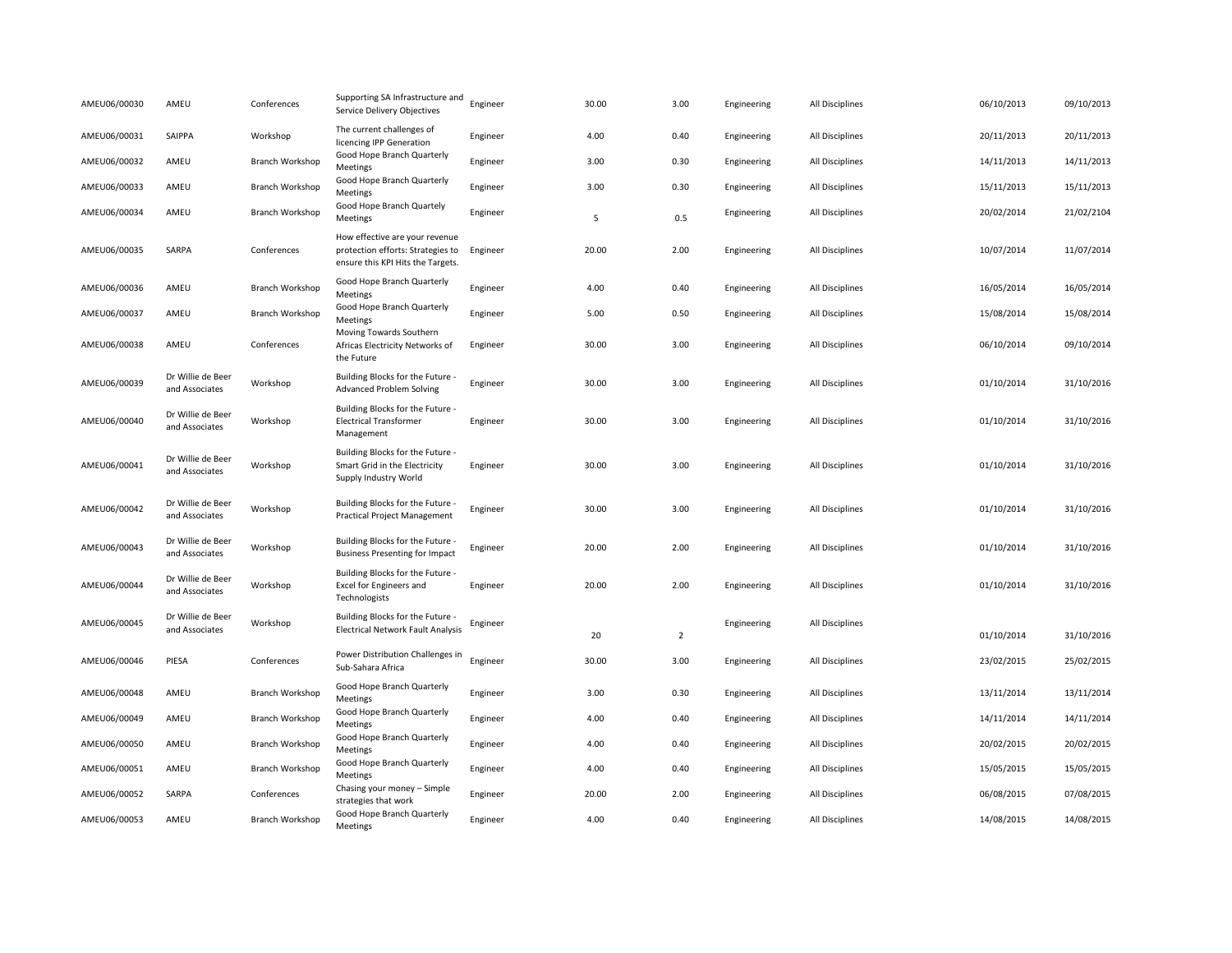| AMEU06/00054 | AMEU        | Conferences            | Alternative Trajectories towards<br>the SA Electricity Regime                                                       | Engineer | 30.00 | 3.00 | Engineering | All Disciplines | 04/10/2015 | 07/10/2015 |
|--------------|-------------|------------------------|---------------------------------------------------------------------------------------------------------------------|----------|-------|------|-------------|-----------------|------------|------------|
| AMEU06/00055 | AMEU        | <b>Branch Workshop</b> | Good Hope Branch Quarterly<br>Meetings                                                                              | Engineer | 3.00  | 0.30 | Engineering | All Disciplines | 12/11/2015 | 12/11/2015 |
| AMEU06/00056 | AMEU        | Branch Workshop        | Good Hope Branch Quarterly<br>Meetings                                                                              | Engineer | 4.00  | 0.40 | Engineering | All Disciplines | 13/11/2015 | 13/11/2015 |
| AMEU06/00057 | <b>AUTC</b> | Conferences            | Cyber Security, Packet Networks,<br>Spectrum Frequencies, Smart<br>Metering and Network<br>Performance measurements | Engineer | 20.00 | 2.00 | Engineering | All Disciplines | 09/03/2016 | 10/03/2016 |
| AMEU06/00058 | AMEU        | Branch Workshop        | Good Hope Branch Quarterly<br>Meetings                                                                              | Engineer | 5.00  | 0.50 | Engineering | All Disciplines | 19/02/2016 | 19/02/2016 |
| AMEU06/00059 | AMEU        | Branch Workshop        | Good Hope Branch Quarterly<br>Meetings                                                                              | Engineer | 4.00  | 0.40 | Engineering | All Disciplines | 13/05/2016 | 13/05/2016 |
| AMEU06/00060 | SARPA       | Conferences            | Smarter Revenue Protection                                                                                          | Engineer | 20.00 | 2.00 | Engineering | All Disciplines | 24/08/2016 | 25/08/2016 |
| AMEU06/00061 | AMEU        | Conferences            | Electricity Landscape of the<br>Future                                                                              | Engineer | 30.00 | 3.00 | Engineering | All Disciplines | 02/10/2016 | 05/10/2016 |
| AMEU06/00062 | AMEU        | Branch Workshop        | Good Hope Branch Quarterly<br>Meetings                                                                              | Engineer | 4.00  | 0.40 | Engineering | All Disciplines | 12/08/2016 | 12/08/2016 |
| AMEU06/00063 | AMEU        | Branch Workshop        | Highveld Branch Quarterly<br>Meetings                                                                               | Engineer | 4.00  | 0.40 | Engineering | All Disciplines | 25/02/2011 | 25/02/2011 |
| AMEU06/00064 | AMEU        | Branch Workshop        | Highveld Branch Quarterly<br>Meetings                                                                               | Engineer | 4.00  | 0.40 | Engineering | All Disciplines | 27/05/2011 | 27/05/2011 |
| AMEU06/00065 | AMEU        | Branch Workshop        | Highveld Branch Quarterly<br>Meetings                                                                               | Engineer | 4.00  | 0.40 | Engineering | All Disciplines | 12/08/2011 | 12/08/2011 |
| AMEU06/00066 | AMEU        | Branch Workshop        | Highveld Branch Quarterly<br>Meetings                                                                               | Engineer | 4.00  | 0.40 | Engineering | All Disciplines | 24/02/2012 | 24/02/2012 |
| AMEU06/00067 | AMEU        | Branch Workshop        | Highveld Branch Quarterly<br>Meetings                                                                               | Engineer | 4.00  | 0.40 | Engineering | All Disciplines | 25/05/2012 | 25/05/2012 |
| AMEU06/00068 | AMEU        | Branch Workshop        | Highveld Branch Quarterly<br>Meetings                                                                               | Engineer | 4.00  | 0.40 | Engineering | All Disciplines | 17/08/2012 | 17/08/2012 |
| AMEU06/00069 | AMEU        | Branch Workshop        | Highveld Branch Quarterly<br>Meetings                                                                               | Engineer | 4.00  | 0.40 | Engineering | All Disciplines | 28/02/2013 | 28/02/2013 |
| AMEU06/00070 | AMEU        | Branch Workshop        | Highveld Branch Quarterly<br>Meetings                                                                               | Engineer | 4.00  | 0.40 | Engineering | All Disciplines | 24/05/2013 | 24/05/2013 |
| AMEU06/00071 | AMEU        | Branch Workshop        | Highveld Branch Quarterly<br>Meetings                                                                               | Engineer | 4.00  | 0.40 | Engineering | All Disciplines | 30/08/2013 | 30/08/2013 |
| AMEU06/00072 | AMEU        | Branch Workshop        | Highveld Branch Quarterly<br>Meetings                                                                               | Engineer | 4.00  | 0.40 | Engineering | All Disciplines | 14/02/2014 | 14/02/2014 |
| AMEU06/00073 | AMEU        | Branch Workshop        | Highveld Branch Quarterly<br>Meetings                                                                               | Engineer | 4.00  | 0.40 | Engineering | All Disciplines | 27/06/2014 | 27/06/2014 |
| AMEU06/00074 | AMEU        | Branch Workshop        | Highveld Branch Quarterly<br>Meetings                                                                               | Engineer | 4.00  | 0.40 | Engineering | All Disciplines | 29/08/2014 | 29/08/2014 |
| AMEU06/00075 | AMEU        | Branch Workshop        | Highveld Branch Quarterly<br>Meetings                                                                               | Engineer | 4.00  | 0.40 | Engineering | All Disciplines | 27/02/2015 | 27/02/2015 |
| AMEU06/00076 | AMEU        | Branch Workshop        | Highveld Branch Quarterly<br>Meetings                                                                               | Engineer | 4.00  | 0.40 | Engineering | All Disciplines | 22/05/2015 | 22/05/2015 |
| AMEU06/00077 | AMEU        | Branch Workshop        | Highveld Branch Quarterly<br>Meetings                                                                               | Engineer | 4.00  | 0.40 | Engineering | All Disciplines | 28/08/2015 | 28/08/2015 |
| AMEU06/00078 | AMEU        | Branch Workshop        | Highveld Branch Quarterly<br>Meetings                                                                               | Engineer | 4.00  | 0.40 | Engineering | All Disciplines | 26/02/2016 | 26/02/2016 |
| AMEU06/00079 | AMEU        | Branch Workshop        | Highveld Branch Quarterly<br>Meetings                                                                               | Engineer | 4.00  | 0.40 | Engineering | All Disciplines | 20/05/2016 | 20/05/2016 |
| AMEU06/00080 | AMEU        | Branch Workshop        | Highveld Branch Quarterly<br>Meetings                                                                               | Engineer | 4.00  | 0.40 | Engineering | All Disciplines | 26/08/2016 | 26/08/2016 |
| AMEU06/00081 | AMEU        | Branch Workshop        | Good Hope Branch Quarterly<br>Meetings                                                                              | Engineer | 3.00  | 0.30 | Engineering | All Disciplines | 10/11/2016 | 10/11/2016 |
| AMEU06/00082 | AMEU        | Branch Workshop        | Good Hope Branch Quarterly<br>Meetings                                                                              | Engineer | 4.00  | 0.40 | Engineering | All Disciplines | 11/11/2016 | 11/11/2016 |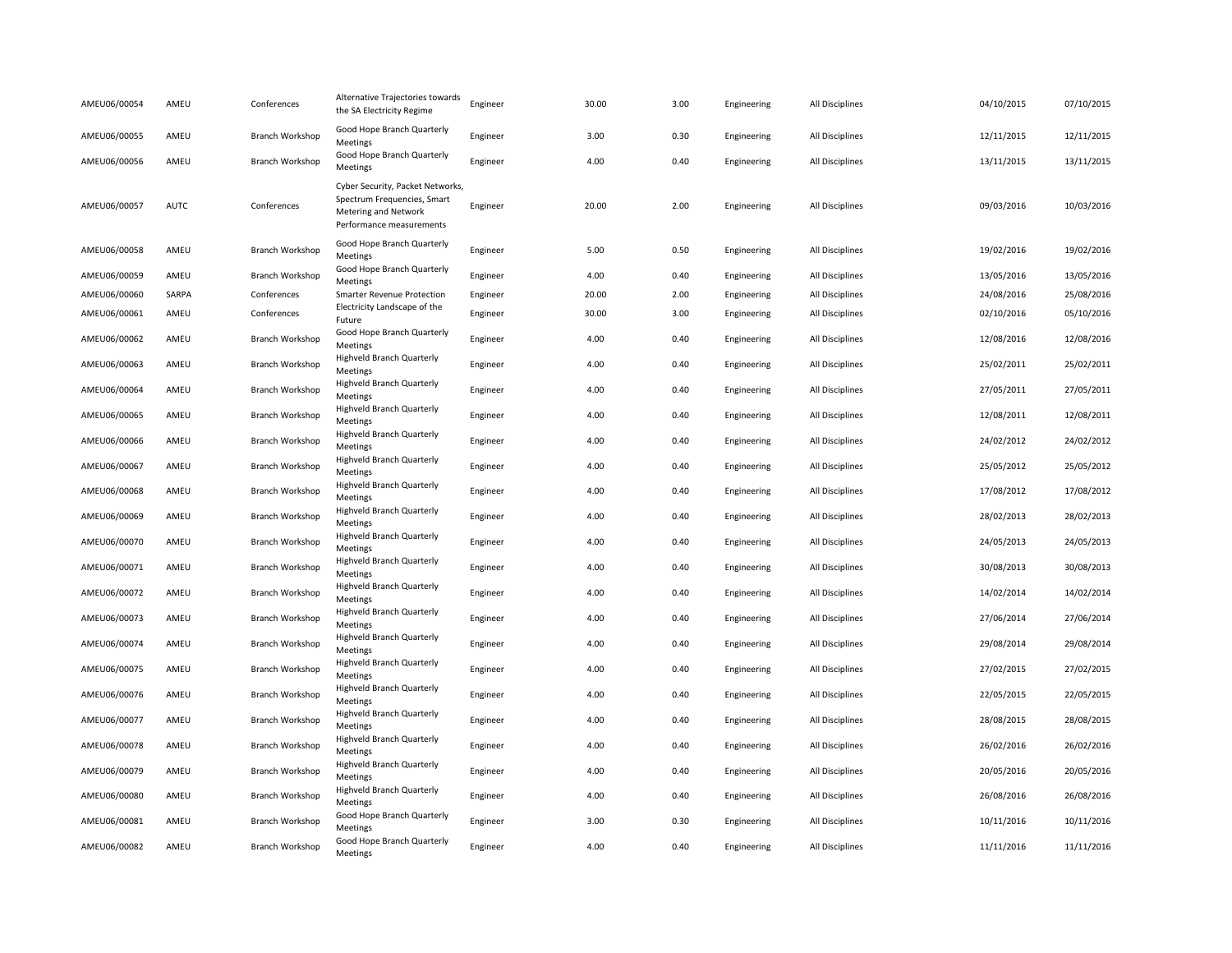| AMEU06/00083 | AMEU                                | Branch Workshop        | Good Hope Branch Quarterly<br>Meetings                                                                                                       | Engineer | 4.00            | 0.40           | Engineering | All Disciplines | 17/02/2017 | 17/02/2017 |
|--------------|-------------------------------------|------------------------|----------------------------------------------------------------------------------------------------------------------------------------------|----------|-----------------|----------------|-------------|-----------------|------------|------------|
| AMEU06/00084 | Dr Willie de Beer<br>and Associates | Workshop               | <b>Electricity Overhead Line</b><br>Inspection and Maintenance                                                                               | Engineer | 30.00           | 3.00           | Engineering | All Disciplines | 01/05/2017 | 30/04/2019 |
| AMEU06/00085 | AMEU                                | Branch Workshop        | Good Hope Branch Quarterly<br>Meetings                                                                                                       | Engineer | 4.00            | 0.40           | Engineering | All Disciplines | 12/05/2017 | 12/05/2017 |
| AMEU06/00086 | SARPA                               | Conferences            | 20 year of sharing revenue<br>protection knowledge                                                                                           | Engineer | 20.00           | 2.00           | Engineering | All Disciplines | 24/08/2017 | 25/08/2017 |
| AMEU06/00087 | AMEU                                | Branch Workshop        | Good Hope Branch Quarterly<br>Meetings                                                                                                       | Engineer | 4.85            | 0.5            | Engineering | All Disciplines | 11/08/2017 | 11/08/2017 |
| AMEU06/00088 | AMEU                                | Conferences            | Technical solutions for our<br>changing business model                                                                                       | Engineer | 30.00           | 3.00           | Engineering | All Disciplines | 08/10/2017 | 11/10/2017 |
| AMEU06/00089 | AMEU                                | Branch Workshop        | GOOD HOPE BRANCH<br><b>QUARTERLY MEETINGS</b>                                                                                                | Engineer | 3.58            | 0.40           | Engineering | All Disciplines | 10/11/2017 | 10/11/2017 |
| AMEU06/00090 | AMEU                                | Branch Workshop        | GOOD HOPE BRANCH<br><b>QUARTERLY MEETINGS</b>                                                                                                | Engineer | 3.67            | 0.40           | Engineering | All Disciplines | 09/11/2017 | 09/11/2017 |
| AMEU06/00091 | AMEU                                | Branch Workshop        | GOOD HOPE BRANCH<br><b>QUARTERLY MEETINGS</b>                                                                                                | Engineer | 4.00            | 0.40           | Engineering | All Disciplines | 16/02/2018 | 16/02/2018 |
| AMEU06/00092 | AMEU                                | Branch Workshop        | GOOD HOPE BRANCH<br><b>QUARTERLY MEETINGS</b>                                                                                                | Engineer | 3.08            | 0.30           | Engineering | All Disciplines | 16/02/2018 | 16/02/2018 |
|              |                                     |                        | MAKING REVENUE PROTECTION                                                                                                                    |          |                 |                |             |                 |            |            |
| AMEU06/00093 | SARPA                               | Conferences            | UNITS A SELF-FUNDING<br>VALUABLE SOURCE OF REVNUE                                                                                            | Engineer | 20.00           | 2.00           | Engineering | All Disciplines | 23/08/2018 | 24/08/2018 |
| AMEU06/00094 | AMEU                                | Branch Workshop        | GOOD HOPE BRANCH<br><b>QUARTERLY MEETINGS</b><br>THE IMPACT OF THE ENERGY                                                                    | Engineer | 4.25            | 0.40           | Engineering | All Disciplines | 16/08/2018 | 16/08/2018 |
| AMEU06/00095 | AMEU                                | Conferences            | REFELUTION ON POWER<br>UTILITIES IN AFRICA                                                                                                   | Engineer | 30.00           | 3.00           | Engineering | All Disciplines | 08/10/2018 | 10/10/2018 |
| AMEU06/00096 | AMEU                                | Branch Workshop        | <b>GOOD HOPE BRANCH</b><br><b>QUARTERLY MEETINGS</b>                                                                                         | Engineer | 2.83            | 0.20           | Engineering | All Disciplines | 08/11/2018 | 08/11/2018 |
| AMEU06/00097 | AMEU                                | Branch Workshop        | GOOD HOPE BRANCH<br><b>QUARTERLY MEETINGS</b>                                                                                                | Engineer | 2.83            | 0.20           | Engineering | All Disciplines | 09/11/2018 | 09/11/2018 |
| AMEU06/00098 | AMEU                                | Branch Workshop        | GOOD HOPE BRANCH<br><b>QUARTERLY MEETINGS</b>                                                                                                | Engineer | 2.58            | 0.20           | Engineering | All Disciplines | 15/02/2019 | 15/02/2019 |
| AMEU06/00099 | AMEU                                | Branch Workshop        | GOOD HOPE BRANCH<br><b>QUARTERLY MEETINGS</b>                                                                                                | Engineer | 4.25            | 0.40           | Engineering | All Disciplines | 10/05/2019 | 10/05/2019 |
| AMEU06/00100 | SARPA                               | Conferences            | Operating in a Dark Revenue<br>Protection Environment with<br>Diminished Cash Flow - in the<br>light of Scarce Resources                     | Engineer | 20.00           | 2.00           | Engineering | All Disciplines | 22/08/2019 | 23/08/2019 |
| AMEU06/00101 | AMEU                                | Conferences            | BUILDING THE POWER UTILITY<br>OF THE FUTURE, TODAY                                                                                           | Engineer | 30.00           | 3.00           | Engineering | All Disciplines | 14/10/2019 | 16/10/2019 |
| AMEU06/00102 | AMEU                                | <b>Branch Workshop</b> | Good Hope Branch Quarterly<br>Meetings                                                                                                       | Engineer | 3.25            | 0.3            | Engineering | All Disciplines | 16/08/2019 | 16/08/2019 |
| AMEU06/00103 | AMEU                                | Branch Workshop        | Good Hope Branch Quarterly<br>Meetings                                                                                                       | Engineer | $7\overline{ }$ | 0.7            | Engineering | All Disciplines | 07/11/2019 | 08/11/2019 |
| AMEU06/00104 | AMEU                                | Branch Workshop        | GOOD HOPE BRANCH<br><b>QUARTERLY MEETINGS</b>                                                                                                | Engineer | 5.00            | 0.50           | Engineering | All Disciplines | 14/02/2020 | 14/02/2020 |
| AMEU06/00105 | SARPA                               | Conferences            | HARNESSING TECHOLOGY FOR<br>REVENUE PROTECTION                                                                                               | Engineer | 20.00           | 2.00           | Engineering | All Disciplines | 04/03/2021 | 05/03/2021 |
| AMEU06/00106 | AMEU                                | Conferences            | <b>IMPLEMENTING SUSTAINABLE</b><br><b>CUSTOMER CENTRIC ELECTRICITY</b><br>UTILITIES IN THE 4TH AND 5TH<br>INDUSTRIAL REVOLUTION<br>(VIRTUAL) | Engineer | 32              | $\overline{4}$ | Engineering | All Disciplines | 24/10/2021 | 27/01/2021 |
| AMEU06/00107 | AMEU                                | Workshop               | IMPACT OF THE COVID-19<br>PANDEMIC (VIRTUAL MEETING)                                                                                         | Engineer | 2.00            | 0.20           | Engineering | All Disciplines | 05/06/2020 | 05/06/2020 |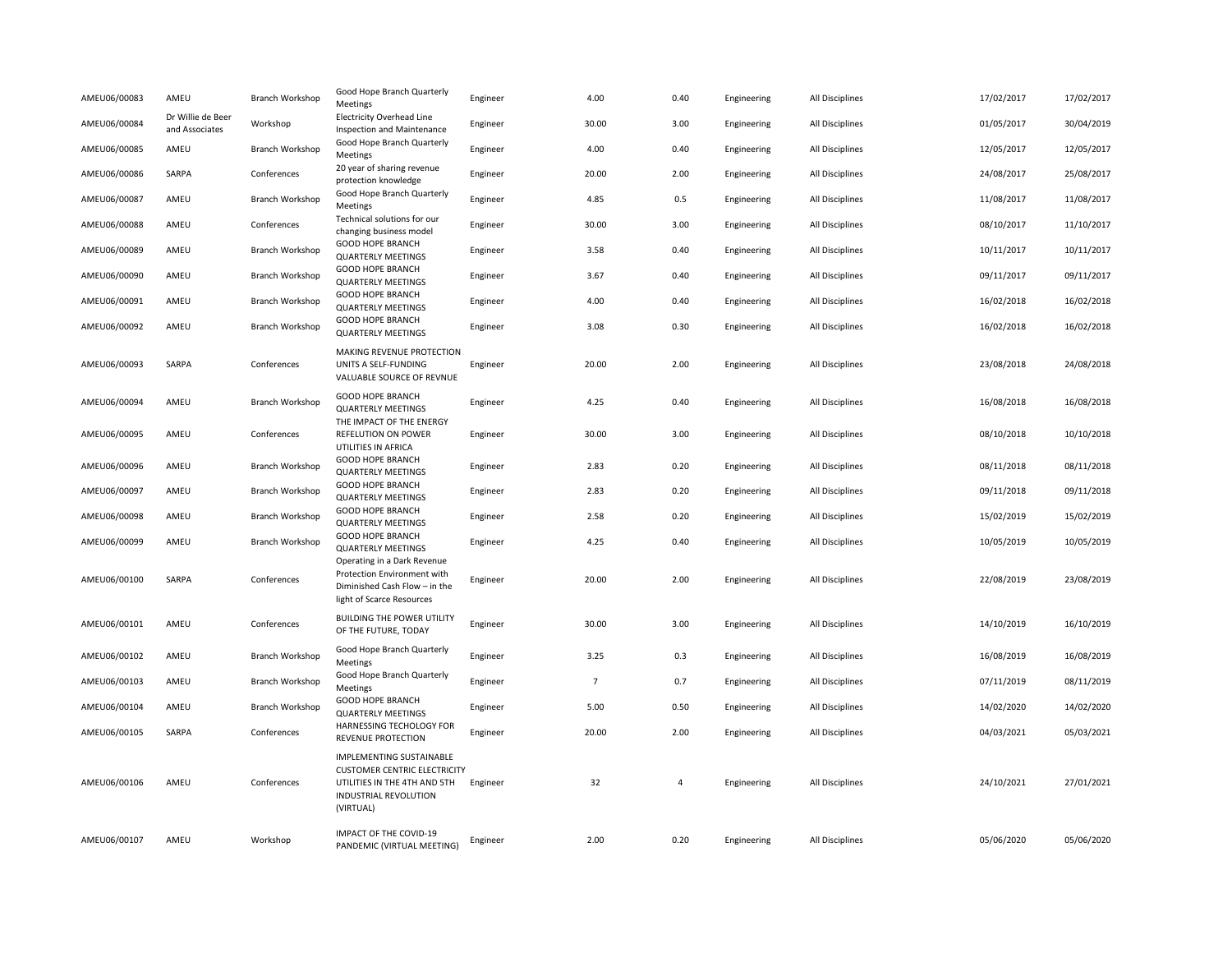| AMEU06/00108 | AMEU  | Workshop        | INTELIGENT GEYSER CONTROL,<br><b>CORRECCTIVE AND</b><br>PERVENTATIVE MAINTENANCE,<br>MINICIPAL SERVICE DELIVERY,<br><b>INFRASTRUCTURE- ASSET</b><br>MANAGEMENT (VIRTUAL<br>MEETING) | Engineer | 2.00           | 0.20 | Engineering | All Disciplines | 07/08/2020 | 07/08/2020 |
|--------------|-------|-----------------|-------------------------------------------------------------------------------------------------------------------------------------------------------------------------------------|----------|----------------|------|-------------|-----------------|------------|------------|
| AMEU06/00109 | AMEU  | Workshop        | COVID-19 PANDEMIC<br>CHALLENGES, CITIES SUPPORT<br>PROGRAM, SMART PREPAYMENT<br>METER FUNCTIONALITY, IMPACT<br>OF DISTRIBUTED ENERGY<br>RESOURCES (VIRTUAL MEETING)                 | Engineer | 2.00           | 0.20 | Engineering | All Disciplines | 02/10/2020 | 02/10/2020 |
| AMEU06/00110 | AMEU  | Workshop        | Wild Life Asset Protection, Load<br>Management Control, Power<br>Quality, Gas to Power Strategy<br>Proposal                                                                         | Engineer | $\overline{2}$ | 0.2  | Engineering | All Disciplines | 04/12/2020 | 04/12/2020 |
| AMEU06/00111 | AMEU  | Workshop        | IOT Application, Benefits of<br>alternatives to SF6, Municipal<br><b>Elecricity Distribution responding</b><br>to Covid                                                             | Engineer | $\overline{2}$ | 0.2  | Engineering | All Disciplines | 21/01/2021 | 21/01/2021 |
| AMEU06/00112 | PIESA | Workshop        | INDUSTRY AND BUSINESS<br><b>OVERVIEW (VIRTUAL MEETING)</b>                                                                                                                          | Engineer | 2.00           | 0.20 | Engineering | All Disciplines | 24/02/2021 | 24/02/2021 |
| AMEU06/00113 | PIESA | Workshop        | <b>BUSINESS MODELS (VIRTUAL</b><br>MEETING)                                                                                                                                         | Engineer | 2.00           | 0.20 | Engineering | All Disciplines | 25/02/2021 | 25/02/2021 |
| AMEU06/00114 | PIESA | Workshop        | LEGISLATION, GOVERNANCE AND<br>REGULATORY (VIRTUAL<br>MEETING)                                                                                                                      | Engineer | 2.00           | 0.20 | Engineering | All Disciplines | 01/03/2021 | 01/03/2021 |
| AMEU06/00115 | PIESA | Workshop        | REVENUE REQUIREMENTS,<br>TARIFFS AND CHANGES FOR THE<br>NEW UTILITY BUSINESS (VIRTUAL<br>MEETING)                                                                                   | Engineer | 2.00           | 0.20 | Engineering | All Disciplines | 02/03/2021 | 02/03/2021 |
| AMEU06/00116 | PIESA | Workshop        | REVENUE MANAGEMENT<br>(VIRTUAL MEETING)                                                                                                                                             | Engineer | 2.00           | 0.20 | Engineering | All Disciplines | 03/03/2021 | 03/03/2021 |
| AMEU06/00117 | PIESA | Workshop        | SMART CITIES (VIRTUAL<br>MEETING)                                                                                                                                                   | Engineer | 2.00           | 0.20 | Engineering | All Disciplines | 04/03/2021 | 04/03/2021 |
| AMEU06/00118 | PIESA | Workshop        | THE GREEN REVOLUTION AND<br>DISRUPTIVE TECHNOLOGIES<br>(VIRTUAL MEETING)                                                                                                            | Engineer | 2.00           | 0.20 | Engineering | All Disciplines | 08/03/2021 | 08/03/2021 |
| AMEU06/00119 | PIESA | Workshop        | TID Rollover for STS Prepayment<br>(VIRTUAL MEETING)                                                                                                                                | Engineer | 2.00           | 0.20 | Engineering | All Disciplines | 27/07/2021 | 27/07/2021 |
| AMEU06/00120 | AMEU  | Branch Workshop | HIGHVELD BRANCH QUARTERLY<br>MEETING (VIRTUAL MEETING)                                                                                                                              | Engineer | 2.00           | 0.20 | Engineering | All Disciplines | 12/08/2021 | 12/08/2021 |
| AMEU06/00121 | AMEU  | Workshop        | DMRE-DHS-AMEU VITRUAL<br>MEETING ON ELECTRIFICATION                                                                                                                                 | Engineer | 2.00           | 0.20 | Engineering | All Disciplines | 23/08/2021 | 23/08/2021 |
| AMEU06/00122 | AMEU  | Conferences     | IMPLEMENTING SUSTAINABLE<br><b>CUSTOMER CENTRIC ELECTRICITY</b><br>UTILITIES IN THE 4TH AND 5TH<br>INDUSTRIAL REVOLUTION<br>(VIRTUAL)                                               | Engineer | 30.00          | 3.00 | Engineering | All Disciplines | 10/11/2021 | 12/11/2021 |